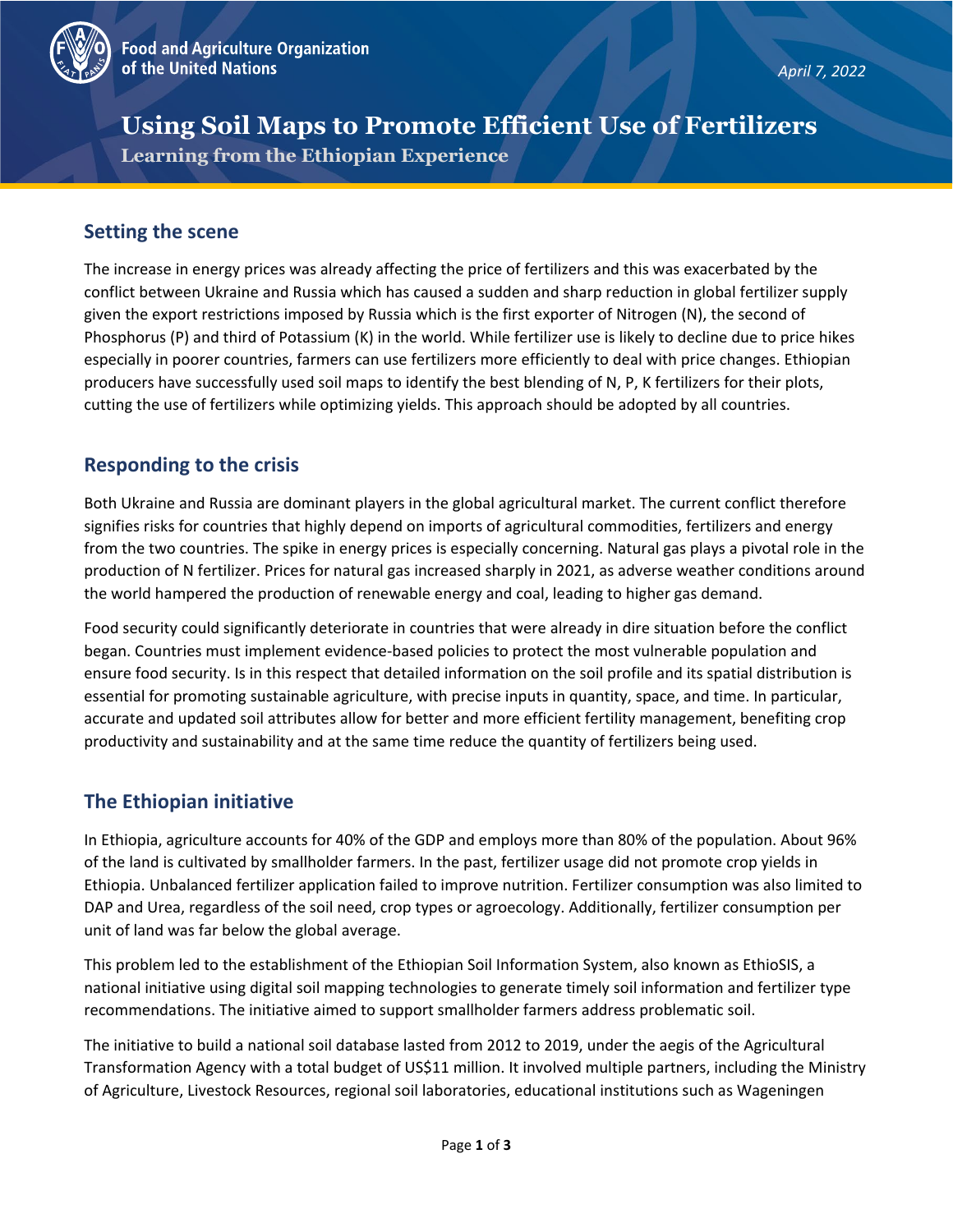University, and research organizations like Yara. The initiative set about to map the fertility status of the agricultural lands and establish a national soil resources database.

The initiative generated detailed sets of soil maps showing various soil characteristics and nutrient levels for Ethiopia. It also produced high-resolution fertilizers recommendation maps. Suffice it to say, this deepened producers' understanding of soil characteristics and nutrient deficiencies, which enabled them to balance fertilizers, instead of blindly using the one-size-fits all mix.

The new soil maps-based fertilizer recommendations provided several formulas for mixing fertilizers to address the deficiency in the soils. It introduced new fertilizer types, following the FAO standards to minimize the risk of contaminants and trace elements buildup. The initiative is contributing to the resilience of smallholders, including adapting to climate change. It has directly supported yield increase and availability of high-quality grains.

# **Project activities**

The proposed initiative looks to establish a self-sustaining, government-managed national soil database to become a public good to be used by public policies, private sector and farmers. The goal is to publish the country's total land mass for which soil information is available. It also aimed to provide accurate soil management information system and advice to smallholder farmers to enhance crops productivity and yields.

To achieve this, the initiative will follow the following steps:

### *Soil surveying and gathering soil samples*

This included conducting various types of field data collection and gathering soil samples. The initiative will use scientifically and technically replicable soil sampling protocol and methodologies using state of the art methods and technology.

### *Soil processing*

The initiative will set up a drying and processing facility to process soil samples.

### *Lab analysis*

This will involve developing a standard operating procedures to analyze soil fertility parameters. The initiative will also introduced multi-nutrient soil chemical analysis methodology.

### *Soil information database development*

Hardware and software component of the system will be procured, including programing languages, storage servers, satellite image processing server, and spatial database development.

#### *Training*

Capacity building, as in the case of Ethiopia, will be an integral part of establishing the national soil database. It involved secondments of experts from federal and regional agriculture bureaus and research institutions. The experts will work to transfer knowledge and skills in field surveying, soil processing, laboratory analysis, and output generation. The initiative's ultimate goal is to set up a sustainable soil collection and analysis process.

#### *Risk management*

The database had to address inconsistencies of administrative boundaries between and within regions.